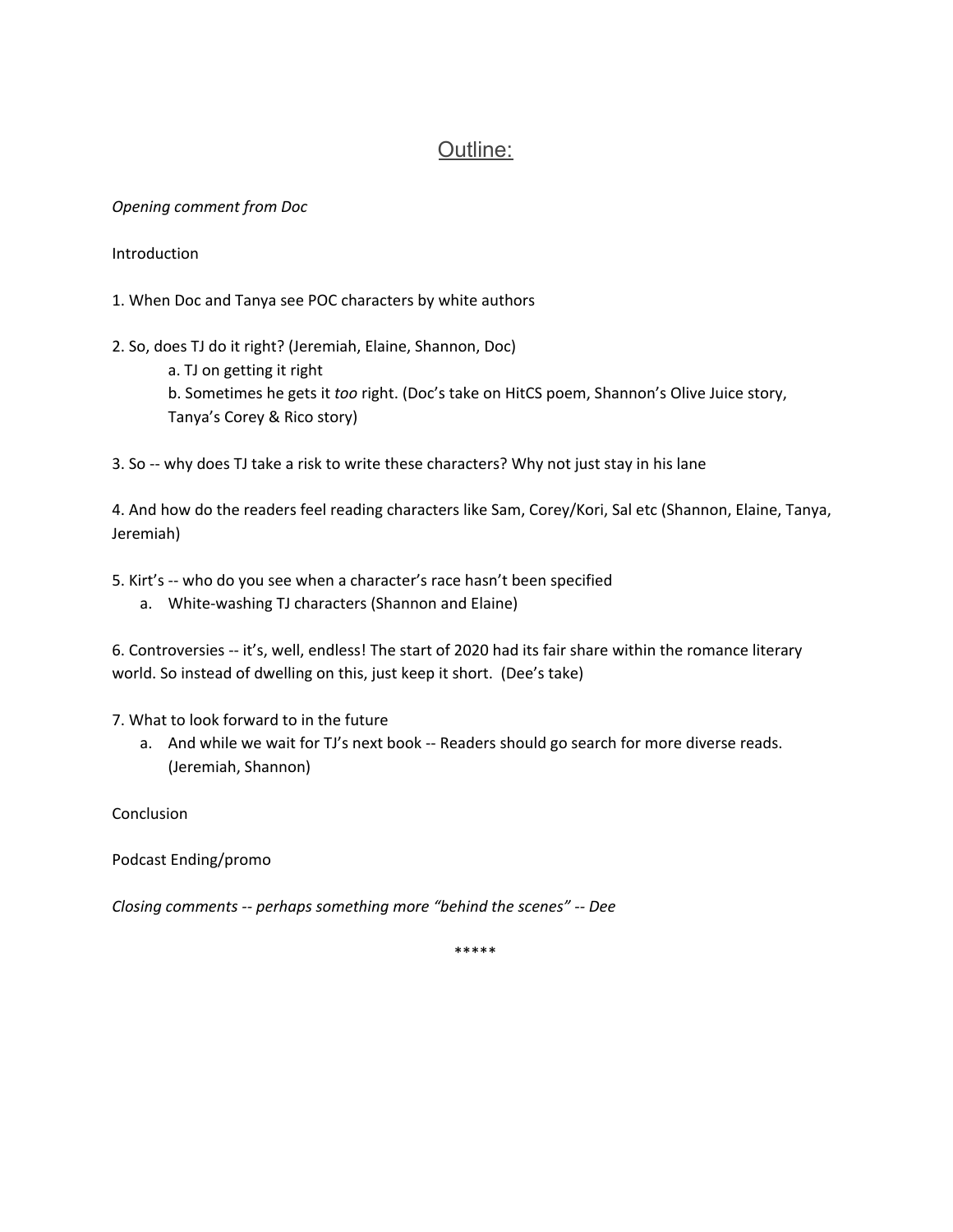## Script -- Draft

**Doc:** When it comes to the characterization of black women, I'm always nervous about seeing the word sassy.

All TJ's characters are sassy. [Include laugh]

**\*THEME MUSIC\***

**Kirt:** *Welcome to the Klunatics Podcast. I'm Kirt Graves.*

TJ Klune has made his literary world unabashedly queer. As we discussed in the last episode, he values *representation of all sexual orientations in his work, but that's not where the diversity ends.*

Now I know what you're thinking. Oh my gods, Kirt is a cisgender white guy and he's about to tell me *all about diversity in writing. Well, that's only partially true. Mostly, we're going to be hearing from* TJ's readers who are not white guys, and I have to start by thanking them for being willing to discuss a *difficult topic so openly and lovingly. By all rights, approaching the topic of race in literature should* have been terrifying for me, but then I remembered I'm a white man in America and I have nothing to *be scared of. So much privilege. But also, these wonderful people guided me through the topic in a* way that I hope makes folks who look like me to see the world outside themselves a little more clearly.

**Tanya C.:** Hi, my name is Tanya Cagnolatti. I am from Vallejo, California, which is where I'm talking to you from now.

**Kirt:** [00:07:34] Is there, like when you see that a white writer is, is, is introducing a character of color, do you usually kind of have that like moment of like, Oh no.

**Tanya C.:** [00:07:44] You know what I do

**Doc:** Hi, I'm Aysha Khoury better known as Doc Elderfall on Facebook.

**Doc:** I admit, I'm always very hesitant when I'm reading a story and I'm a character is introduced that is, um, particularly black, I identify as black. Um, because representation of us, especially in America, um, is so important, um, because we are often [00:06:00] so, um. Poorly characterized.

**Doc:** There's always that part of you that feels like you have to read with this. Um, ah, what's the word I'm looking for? Read with this lens of does this in any way [00:12:00] hurt my people, and that's something that always takes you out of the story. And as a reader, that's not what you want.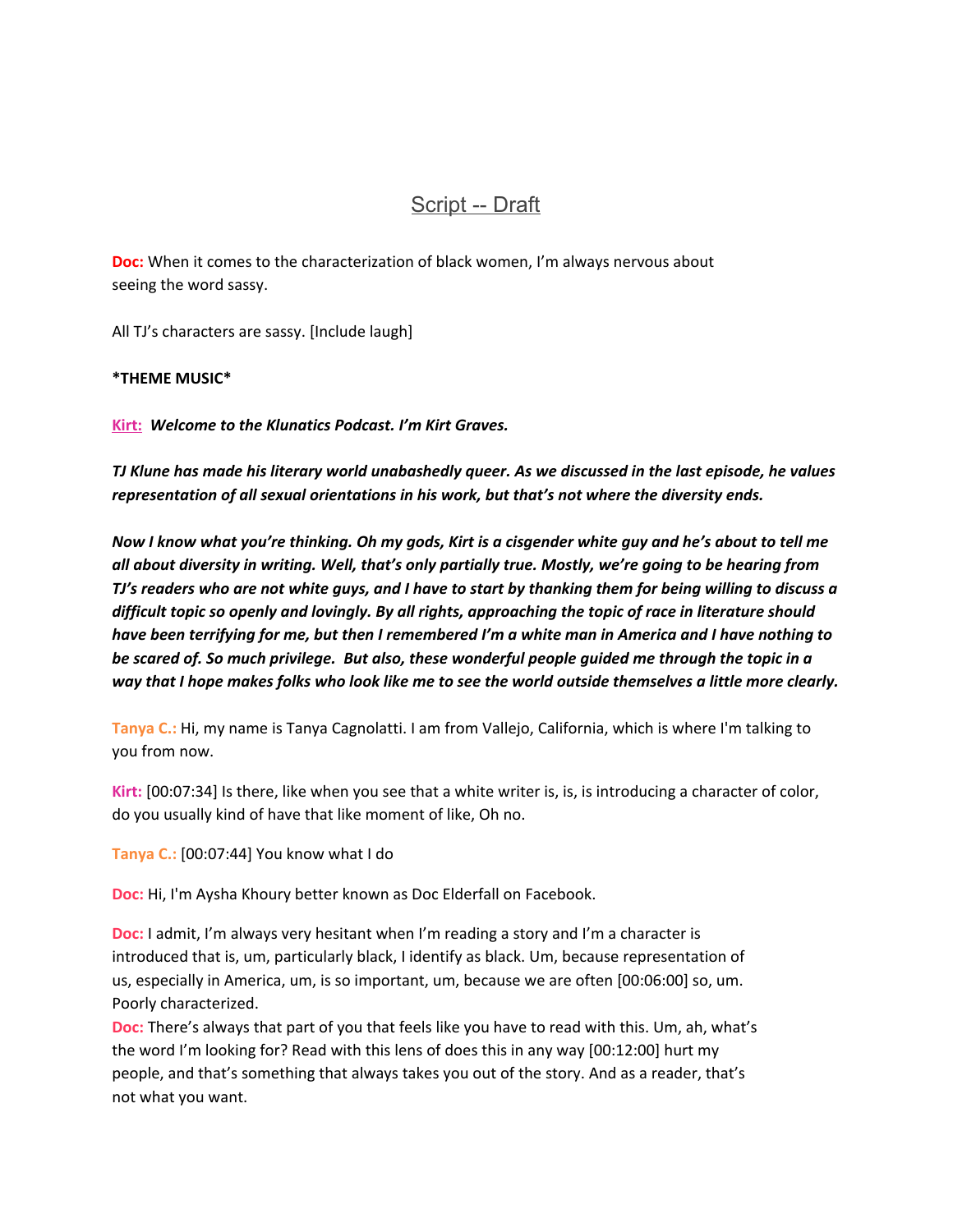**Kirt:** Would it be fair then to say like you would rather see an absence of that than somebody doing it poorly?

Doc: Yes, absolutely.

**Kirt:** Neither is good, but an absence

**Doc:** Neither is good, but I'd rather just leave us alone. Just leave, leave me and my people out of it.

**Tanya C.:** [00:09:58] Yes. And I'm in total agreement with that. I know. It's not really. Possible for there to be that, you know, real life understanding. But if you're not sure, then maybe reach out to a person of color and say, Hey, I want to run this by you. You know, either the chapter, the paragraph, the book itself that you're working on. Read this and let me know what you think, you know, am I, you know, making the people of color too magical, or am I making them too angry or am I really making it all about their color and not about who they are as a person? Because end of the day. If we're going to be represented in books, which is so rare, we would just like to be represented like everybody else.

**Doc:** And I think that's something that a lot of authors don't understand when they're writing their characters. They're either this like image of the perfect minority. Or it's, it's the stereotype. And I think most of us live and breathe both.

[00:16:00] And when I say most of us, meaning, um, you know, people of color.

**Kirt:** Yeah. Well, because we are both.

**Doc:** Right? And when I, and when I say live, not necessarily live the stereotype, but you know, there are, there are truths in my life. I like fried chicken and watermelon that has nothing to do in my mind with being black.

They just taste good.

**Kirt:** Yes, I also like fried chicken and watermelon.

**Doc:** We know you like fried chicken.

### **Kirt: Setting aside awful stereotypes, how do TJ's non-white readers react to his characters of color?**

**Doc:** It's a joy to have TJ write people of color, um, because he's just so incredible and making them three dimensional.

**Jeremiah:** Hi. So I'm Jeremiah and I currently live in Singapore, although I've kind of spent most of the last few years between like the UK and Australia as well for my studies.

**Kirt:** Do you think he tends to hit the mark more with his characters of color.

**Jeremiah:** [00:15:22] To be honest with you, I, I would like to say he has, cause I know he has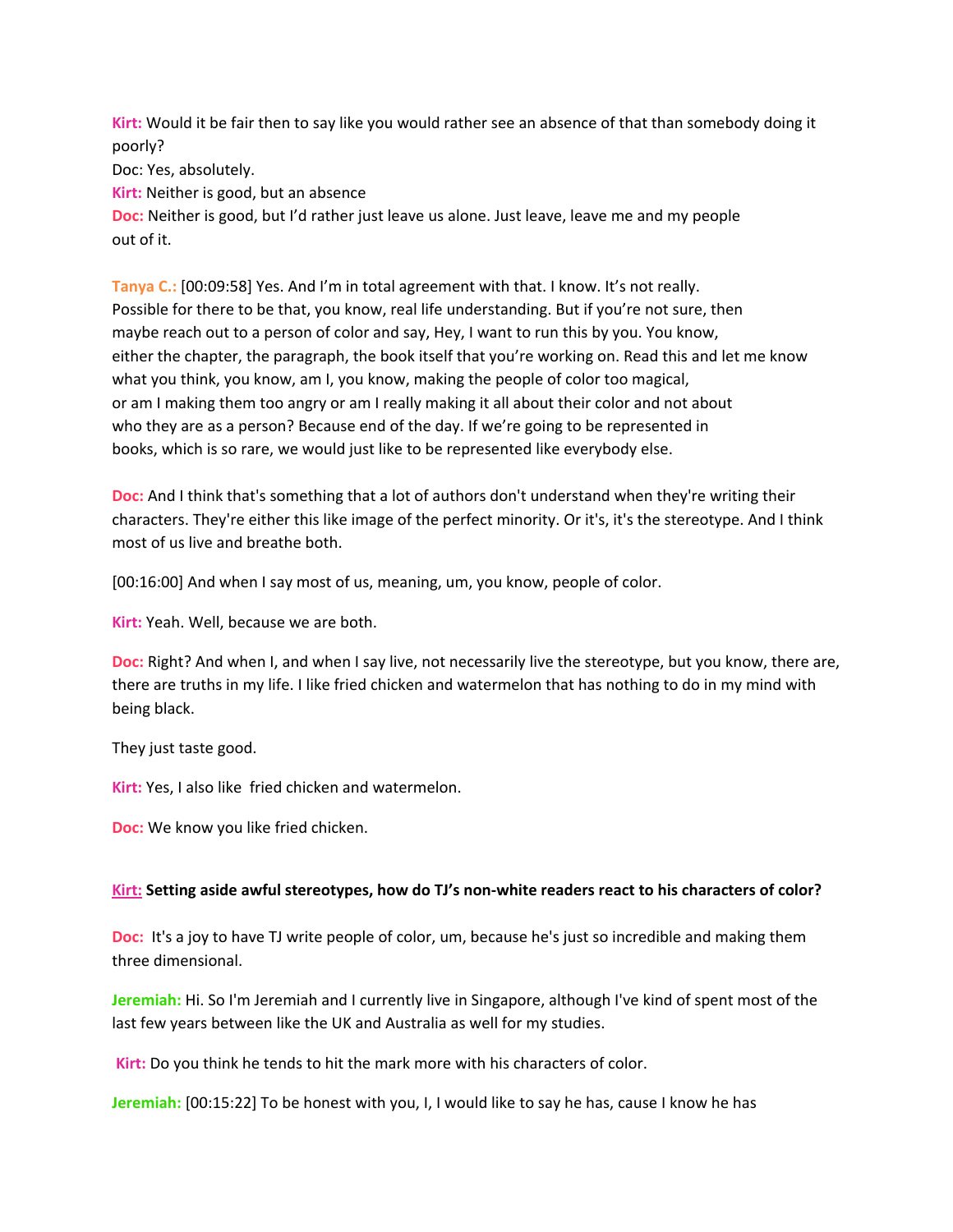done the appropriate research for it. He's been very clear from the start that he's not someone from that ethnicity, uh, and in the culture, he does appropriate, the research and everything. But I think there's still, this question is probably best answered by someone from that culture he has portrayed.

[00:15:42] So for example, Corey, who is, I believe in The Art of Breathing, like they mention that he or she was, uh, Hispanic and black, I suppose. So I guess this question would be best answered by someone from that background, rather than me being not even American, I'm Singaporean Chinese.

[00:16:01] So there's no way I could really understand fully what it means.

**Dee:** So I'm Dee Slate. I am originally from England, but I've lived in America for 32 years now. My parents are Nigerian, so I come from three different continents.

**Dee:** [00:03:00] But when I read TJ's books and I realized that, Oh, Corey/Kori is black, but it, it's not his main focus, but it's nice to see that he's written as just any other American. To me he just seems like any other American, there's no stereotyping. He, he might say, well, we in our community do X, Y, Z, but it's not the, it's not overt.

[00:03:26] … He doesn't co, he doesn't come across as street. He's an educated American young man. He happens to be black or he happens to be biracial. So that's one of the things I really appreciate about the way the characters are written.

[00:03:49] I don't necessarily think of them as people of color. It is nice that they are different, diverse, but. That's not the thing that strikes me, if that makes sense.

**Elaine:** Hi, I'm Elaine and

**Elaine:** [00:12:08] First of all, when you read his characters of color,

they don't, they don't feel like stereotypes. They feel like real people. So they're interesting and they're unique and they've got stories and experiences that ring true. You can really tell, he's done his research. But at the same time, you can also see that being a person of color still influences them.

So take for example, Sam of Wilds who, you know, Sam is definitely not stereotypical anything. That's one reason why he's such a popular character. He's himself and there's really no one quite like him.

**Doc:** Um. But I think that's a difference in when I see TJ approach, uh, people of color, even as side characters. I think TJ always comes at his characters looking for who that character is as an individual, and not these feeling like, Oh, I need to employ diversity.

**Kirt:** I think that's incredibly profound. I've never heard it put that way before. That like, as somebody who's writing a person instead of writing a people. And wow, does that make sense.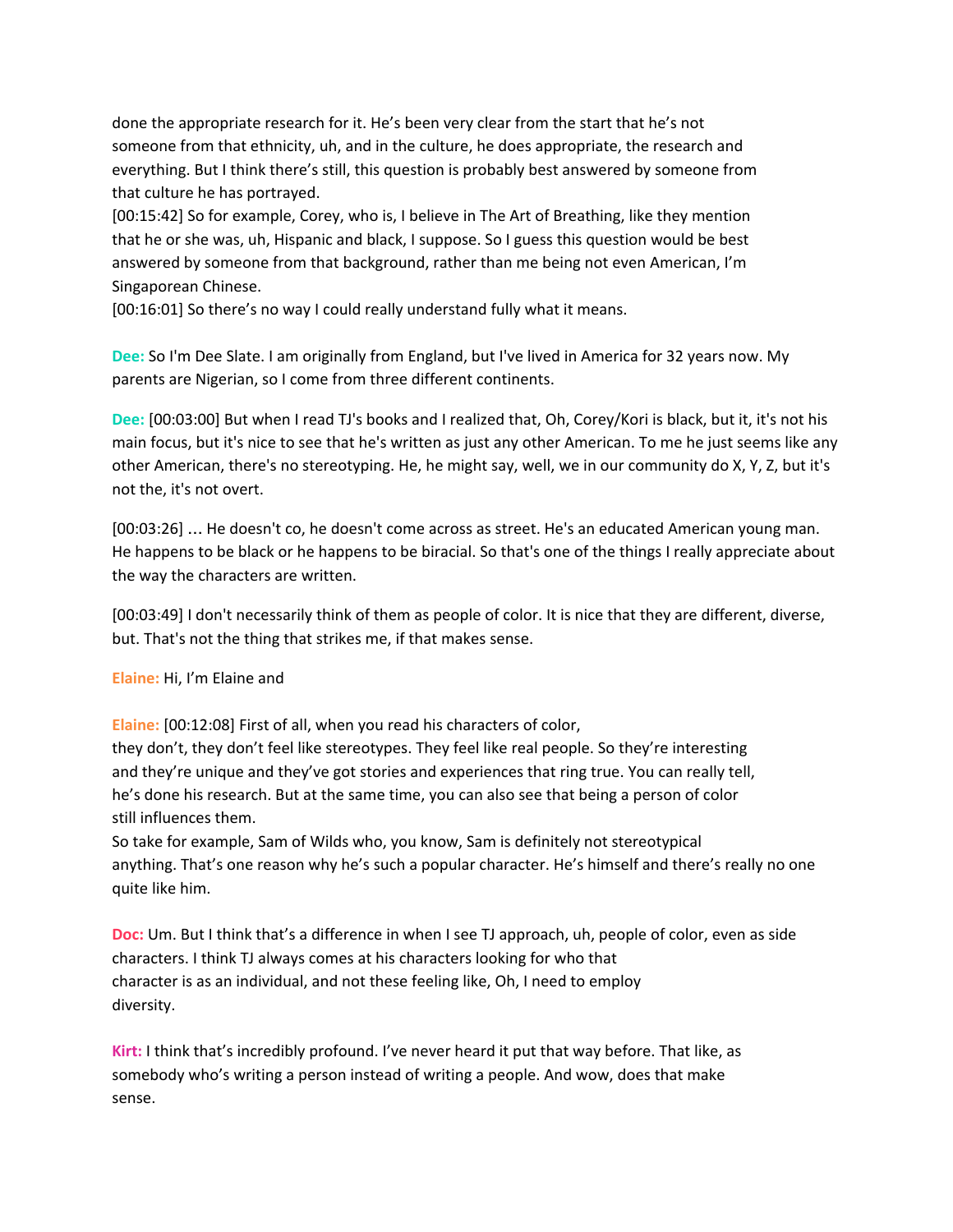Kirt: I asked TJ how he writes his characters of color. Sita, who wrote this episode, would like you to know that my question was long and rambling and didn't make a lot of sense, but luckily, as an author, TJ has a way with words. Seeing as the question doesn't appear in the episode, I'm not sure **why she felt the need to put that in the script, but here we are.**

**TJ:** This is my story. It has my name on it. No amount of edits, sensitivity reads, beta reads anything will, will, I can use it as, as an excuse down the road saying, Oh, well, I didn't get this right, but somebody should have caught this and, and said, that's not, that's not how it works. If I get something wrong, it's because I got it wrong and it is my fault and I have to own up to that, which is why I take such care with how I present these kinds of stories, because if I'm going to tell this kind of story, I have to get it right. I have to, because if I don't, then what the hell was the point of even telling a story like that to begin with.

**TJ:** Let's, let's use Corey/Kori as an example. Corey/Kori is bigender and biracial. I am neither, but I still wanted to tell their story.

And I had to get it right because when I write a story like that, I have to write, I'm writing about the characters and not as the characters, if that makes sense. I can't have a full understanding of what they go through because I am not them and to to still tell a story involving a person of color, I have to make sure that I'm writing about them and not as them.

Does that make sense? I'm not trying to tell, I'm not trying to act as like, I know what people of color go through because that that's, that would be disingenuous. It's not something that I can actually do.

**Kirt: And when Tj sets his mind to writing about someone whose experiences he doesn't personally** have, the results are often very good. In The House in the Cerulean Sea, Sal, a black teenager, reads a **composition in front of the class, and that moment really resonated with Doc.**

**Doc:** Yeah, no, I was just, I was just looking up that quote. Um. And it's, it's the way when, when Sal starts writing and he's like, I am but paper, brittle and thin, and, and then continues.

Um, they tell things for others to read. But they only see the words and not the words and not what the words are written upon. And I was, if that is not being black in America, I don't know what is.

**Shannon:** [00:00:00] Uh, my name is Shannon Outlaw and I live in Muncie, Indiana.

**Shannon:** [00:00:07] … Okay. Olive Juice. TJ's book is, is brilliant. And it deals with an issue that isn't talked about, which is the missing white woman's syndrome.

[00:00:19] And it's important. It's so, so, so very important. This book broke me and I will never read it again. And I actually, took time out of my day to actually write TJ and explain why I think this book is so important and why I thanked him for writing it and why I apologize that I will never, ever be able to put myself through it again.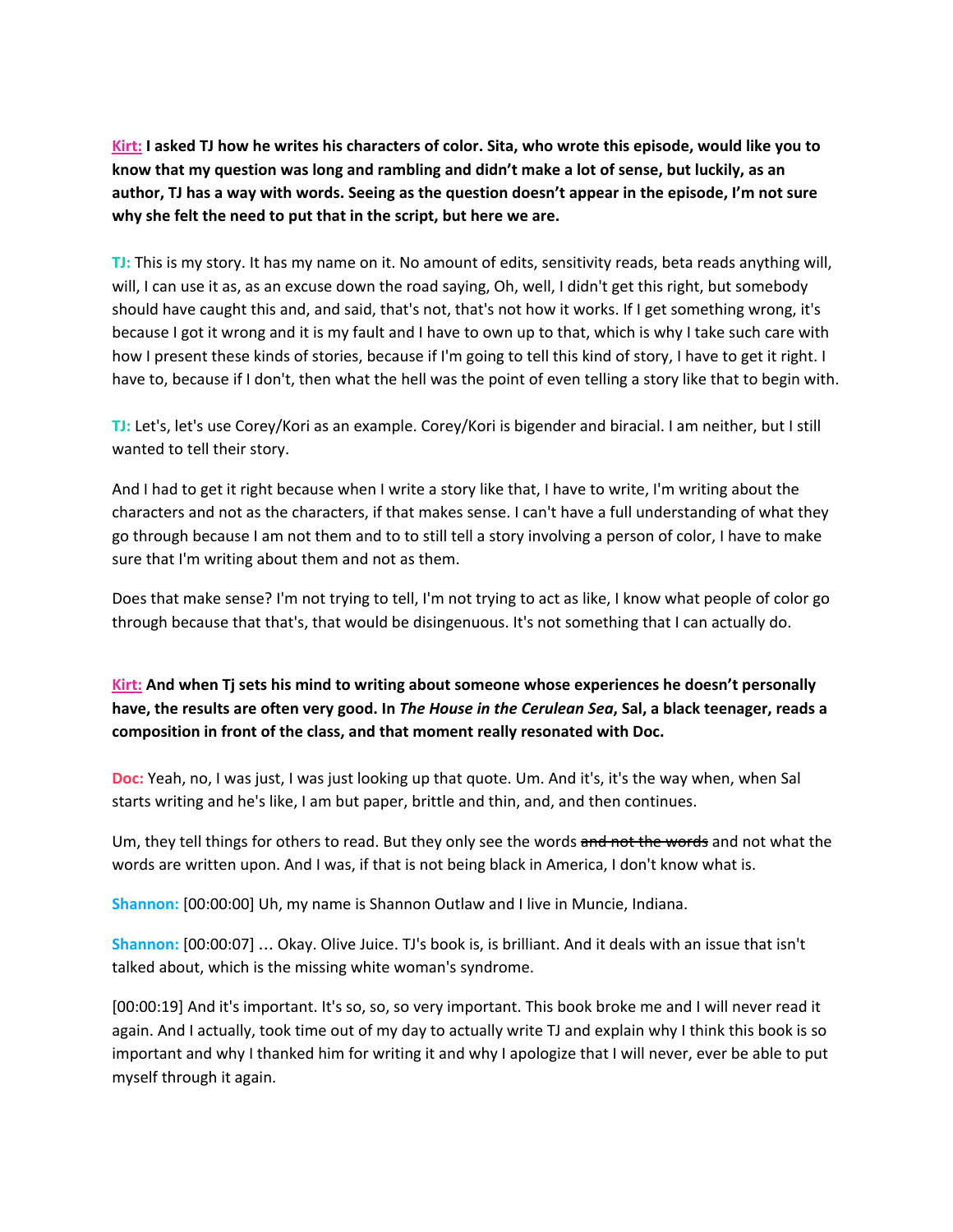[00:01:04] Um, because voices need to be heard. Um, I told him about my stepdad, who is white, stepdad now. Good. Or, he's now officially my dad because he adopted me. But, um, he had to deal with the raising of two, uh, children of color, and that's different. He's got two biracial children, and this is an experience that he'd never had to deal with before.

[00:01:33] … I want to say this was back in 2001 um, I'm a full grown adult. I was actually visiting him in Boston. I came over to the house. Um, I come in the house and he is sitting on the couch and he's wrecked.

[00:02:00] I mean, he's got. Tears in his eyes and he just looks broken. And I come in and obviously I know something's wrong and we're not one of those families where, you know, crying or showing your emotions isn't allowed. And I come in and I'm like, are you okay? And it had been all over the news. A white woman was missing in, uh, Mexico, and everyone was looking for her.

[00:02:21] And, um, it'd been going on and was on the news for, I want to say about a week or so. And he. Looks up at me and looks me in the eye and tells me if you ever, if something ever happens to you, I want you to know that I won't stop looking and that I won't let them stop talking about it because he realized that she was getting all this coverage because she was white and blonde, and that if it was a person of color gone missing.

[00:02:52] Sure the news would talk about it for a day, maybe two, and then the news cycle would change and it wouldn't be followed. It wouldn't be the world watching to see if they found this woman. It wouldn't be a week long interviews and talks with the family and all that. He was, it like, it was the, it was when it finally hit home for him that we live a life that's different than the majority of people in the US and I don't think it had ever hit him so hard before.

[00:03:20] Um, and it was a growing moment for him. It was really emotional moment, obviously for the both of us. Um, God damn do I love that man. But. That's when it really hit home for him. Um, so I'm reading Olive Juice and I'm thinking of my father, and I'm just as broken as I could possibly be because that's what TJ's words do.

**Tanya:** Um, when I read, uh, Why We Fight, you know, and I was like, okay, I'm gonna, I'm really curious as to how he's going to do this. And I think he did such a great job with Corey, uh, because, you know, not only just because he was bigender, but also because he was biracial.

[00:05:37] And so he explained it without making it all about that. And so you kind of got to enjoy who Corey was as a person, but understanding what his ethnic background was as well. There was a point where I think he was getting his hair done by Flavius and I had a moment where I was like, Oh my God, he's not going to cut off all that hair.

[00:06:03] And as a black person, we are taught from a very early age. You do not cut hair. So I kind of liked the fact that, you know, he had that momentary freak out because that was spot on. Because even for myself, I was like, Oh Lord, no, don't cut that man's hair. Please leave it alone. But then, you know, letting him emerge into something different.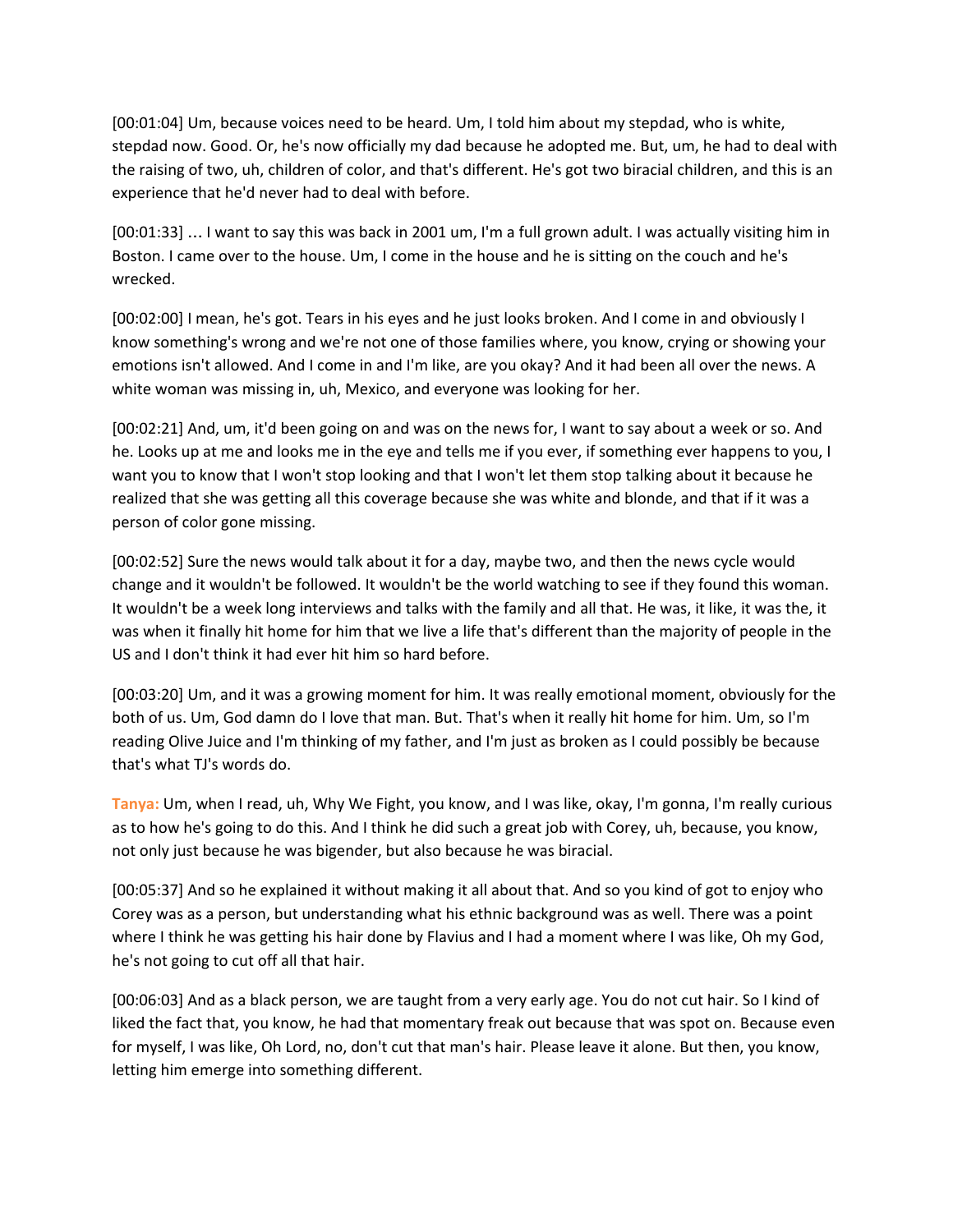[00:06:23] And then there's also a point, I guess, where Jeremy was like putting his hands in Cory's hair, and he was like, yeah, if it had been anybody else he would've lost a couple of fingers, but because it was him it was okay. That was also spot on. So I was like, he must have black friends or somebody that told him that one, we don't cut hair.

[00:06:38] And two, you do not put your hands in a black person's hair. But I think that was fantastic, because it's like these little tidbits that you get that are fantastic where you remember, but it's not the sole focus, and you get to fall in love with the character and fall in love with their role in the story based on who they are, not because they're whatever race they are, but because of the way that he's written, such a beautiful character.

[00:07:02] And it's also why I love Rico, because he's got like this great sense of humor where he'll bring his, you know, Latin roots in. But he's still like such an important part of the story that sometimes you just forget that he's, you know, a Latin person.

[00:07:16] But I did love in, um, uh, Heartsong where he was like, you know, know, you know, people of color are like the first ones to die in certain situations. And I was like, yeah. Right there, that's true. I laughed for so long off of that. I had to take a break and then come back cause it was so funny.

### Kirt: So why does this white dude do this? And we know he can do it respectfully, but what makes him **think he can?**

**TJ:** [00:00:23] Because we're not all the same color. We're not all, we don't look alike. We're not, we don't act alike. We don't sound alike. We don't talk alike. That's just how the world is. And if your books are all filled at the same exact people, then regardless of what you're writing, that's not realistic. I don't care if you're writing fantasy.

I don't care if you're writing science fiction. I don't care if you're writing contemporary, if all you include in your book is people who, who, and this is geared towards white authors obviously, but if all you include are people who look like you, then you're not, there's something disingenuous about that.

Um, that being said, caveat, there are authors of color out there, or people of color who are under the belief that only people of color should tell stories about characters of color. And I can, I can respect that. I understand where they're coming from. It's the idea where I wrestle with own voices and should, are queer people only the only people who should tell queer stories?

No, I don't think so. I don't think that that's how it necessarily works. But you know. I include characters of color in my book because the world isn't black and white. That's not how it works. We are all together. We're all made up of different backgrounds, different faith, different beliefs, and it would be disingenuous not to include that in a book.

Kirt: I've come to see that TJ doesn't write characters of color as any type of grand gesture but because we live in a world full of different people and his books are also filled with different people. **How does that make his readers feel?**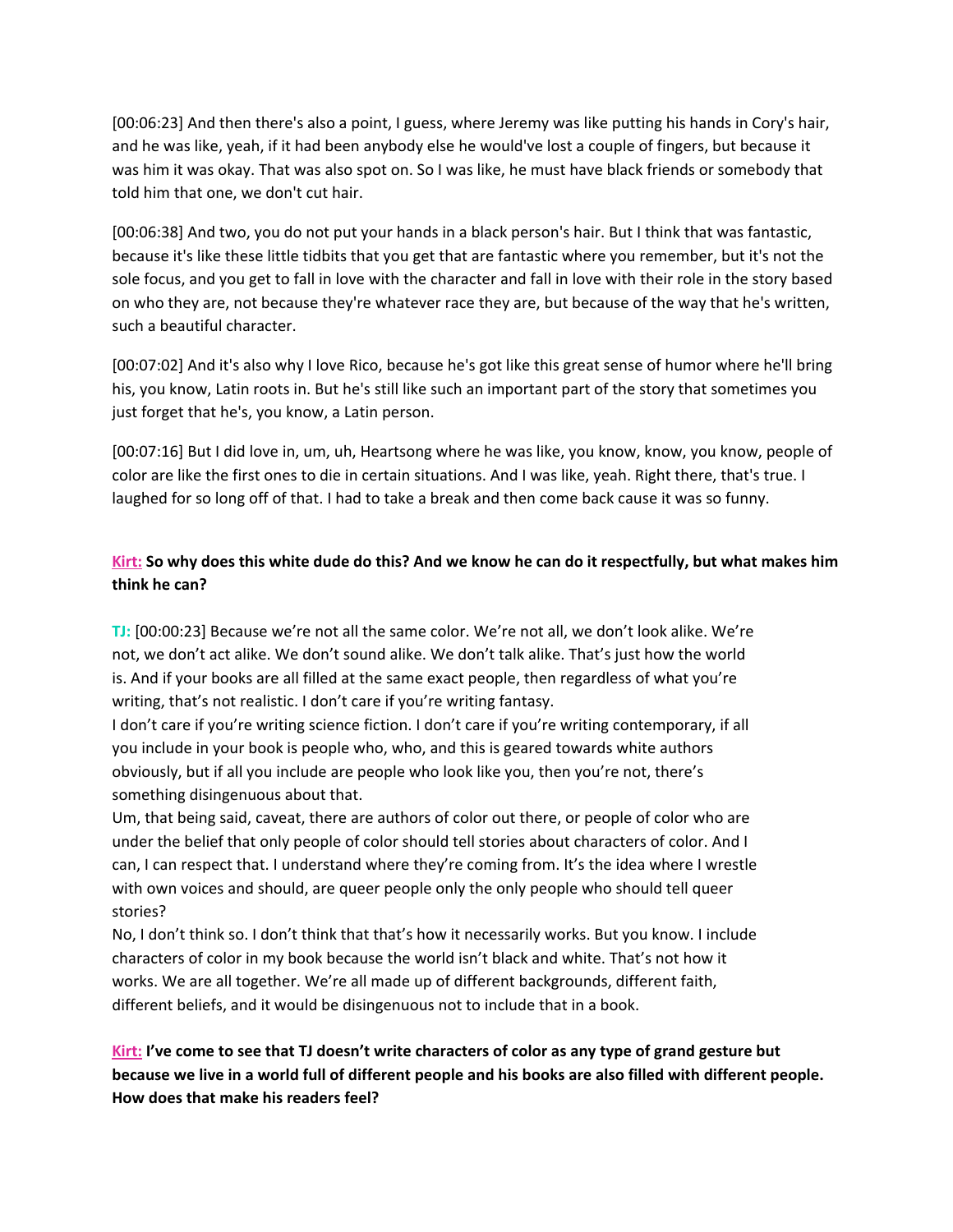**Shannon:** [00:03:16] Can I be completely honest? I feel seen. Is the easiest way for me to explain that because, um, so often people of color get forgotten and not represented. And literally every, everything. I mean, we draw the short straw in every community, including the LGBT community. We are constantly just this afterthought.

**Elaine:** [00:00:35] I really like it, seeing today's characters of color taking, you know, the lead role in books. And that's for a, or a bunch of reasons really. I mean. First of all, it's really nice to see a character of color take center stage.

So often people of color are either completely absent in fiction or, and there are so many books where if you think about it, everybody in the book is white, like you, you wouldn't know from reading that book that people of color existed. And the other times when you do have a person of color in a book, they're often just a side character.

**Tanya C.:** [00:04:15] Um, I really love the fact that, they're just characters that happen to be people of color. And a lot of times when I'm reading books that has people of color in it, there's, there's authors that get it and authors that don't. Everything that makes us person wonderful and miraculous and special, and I'm really going to focus on the fact that this is either an Asian person or a black person or a Latino person or whatever, rather than, this is just a character that happens to be a person of color. And so, I mean, I've, I've read quite a few books where I'm like, yes, we get it. It's a black person. Thank you. Thank you for stating this every five freaking seconds. But then I've read books where you're so absorbed in who the character is that you know this, but it's not the main focus because the main focus is that they're just a person, a character in the book. And I think that that's something that TJ does very well.

**Jeremiah:** [00:02:49] Uh, I gotta say it's like pretty refreshing to be honest with you. Cause even today as us, as a community, we are kind of like, we are a lot more aware of diversity and representation issues, not just within our, like the LGBTQ community by the community as a whole, like worldwide and everything. So, but even then there's a, there hasn't really been a lot of portrayals of like other, of other ethnic or cultural backgrounds.

**Kirt: I had a personal revelation during my conversations with these Klunatics. It occurred to me that,** unless it's specifically mentioned that a character in a book is black, or LatinX, or Asian, or any other minority, I picture a white person in my mind. I am white and I picture people who look like me unless I'm told otherwise. And I thought this experience was universal. But I was wrong. When I asked these **readers who they saw...**

**Dee:** [00:07:15] I think if I have to be honest. I would probably assume the person is white for the majority part.

#### **Elaine:** [00:03:57] So, here's the thing. Um.

We've all been programmed to think of white as the default. And I mean that, you know, not just white people have been programmed to think of white as the default, but people,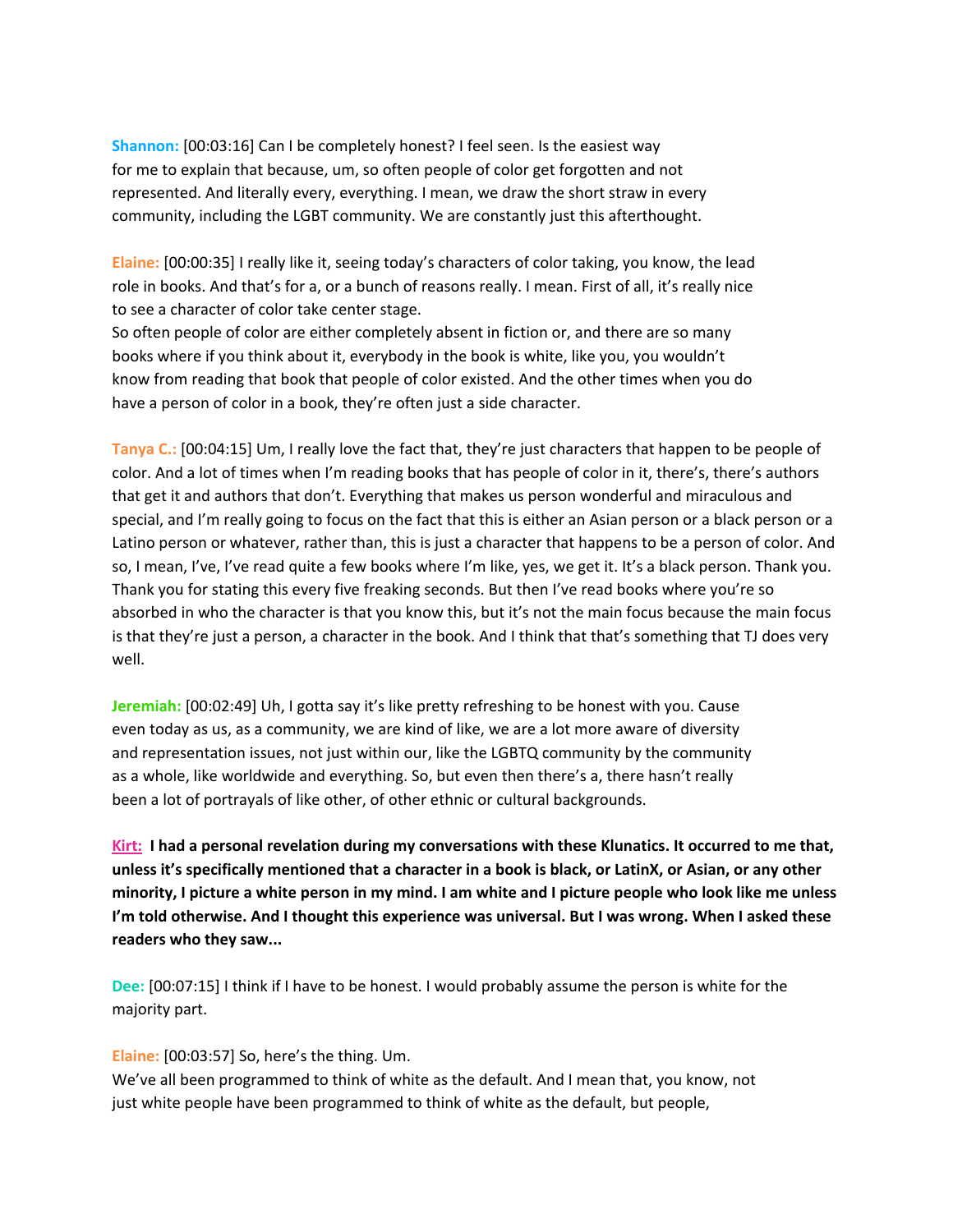people from other cultures have been taught that white is the default. And part of it is, you know, sort of the implied message you get when you watch television and you watch movies where so often in the show all the characters are white.

**Jeremiah:** [00:06:08] yeah, you don't usually picture in your head someone who is of color. You always picture someone generally white,

**Shannon:** [00:03:41] And, in the US especially, white is the default, white is the norm. So when you read a book and they make a character, let's throw out Bella from Twilight, shall we? That is basic. They put out a character that doesn';t give you a lot of descriptors on purpose so that you can put yourself into that role.

[00:04:02] That default role is always white.

**Tanya C.:** [00:11:30] White people. Unless they say, and then I'm pleasantly surprised and like a perfect example of this is when reading The Lightning Struck Heart. I just pictured Sam as white.

[00:11:42] And then I was having a conversation with Taffy and she was like, you know, he's biracial, right? And I was like, who? And she was like, Sam. I was like, no, he is not. And so then I go back and I relisten and I'm like, Oh.

**Elaine:** [00:19:32] Yes, this is a big one. Um, we try to be gentle because 99.99% of the time, people who whitewash characters in the group aren't doing it intentionally. And that comes back down to, you know, the fact that we've all sort of been conditioned to think of white as the default, and that spills over into what we see as beautiful.

Everything in our society programs us to think as white is the default. White is the standard. So a lot of the time people are unconsciously whitewashing the characters. So, so mostly we, you try to be really tactful about it and just say, you know, bearing in mind that, so and so in the books is a person of color or is biracial.

**Shannon:** [00:05:10] And so many times Sam was pictured as a white character. And I generally don't interact with those kinds of posts. They don't. But like the, that was the one that was bugging me so much because you're just erasing all of Sam's heritage... that's the only time I've ever actively been on the board being like, Hey, guess what? Sam's biracial. Hey, guess what Sam's biracial. Hey, Sam is biracial. Like, can we stop forgetting this?

[00:05:53] And TJ actually jumped in and made a post and was like, Hey, can we like not forget the fact that I made this character biracial? And like the fact that he, it wasn't even like on the thing that I commented, but it's just the fact that he posted that. Like I, I almost cried cause I was so like, thank you.

[00:06:11] Like please don't forget that we exist and don't try not to pretend that we're not here. And the fact that he took the time to do that was like, so important to me because so many of us don't fit.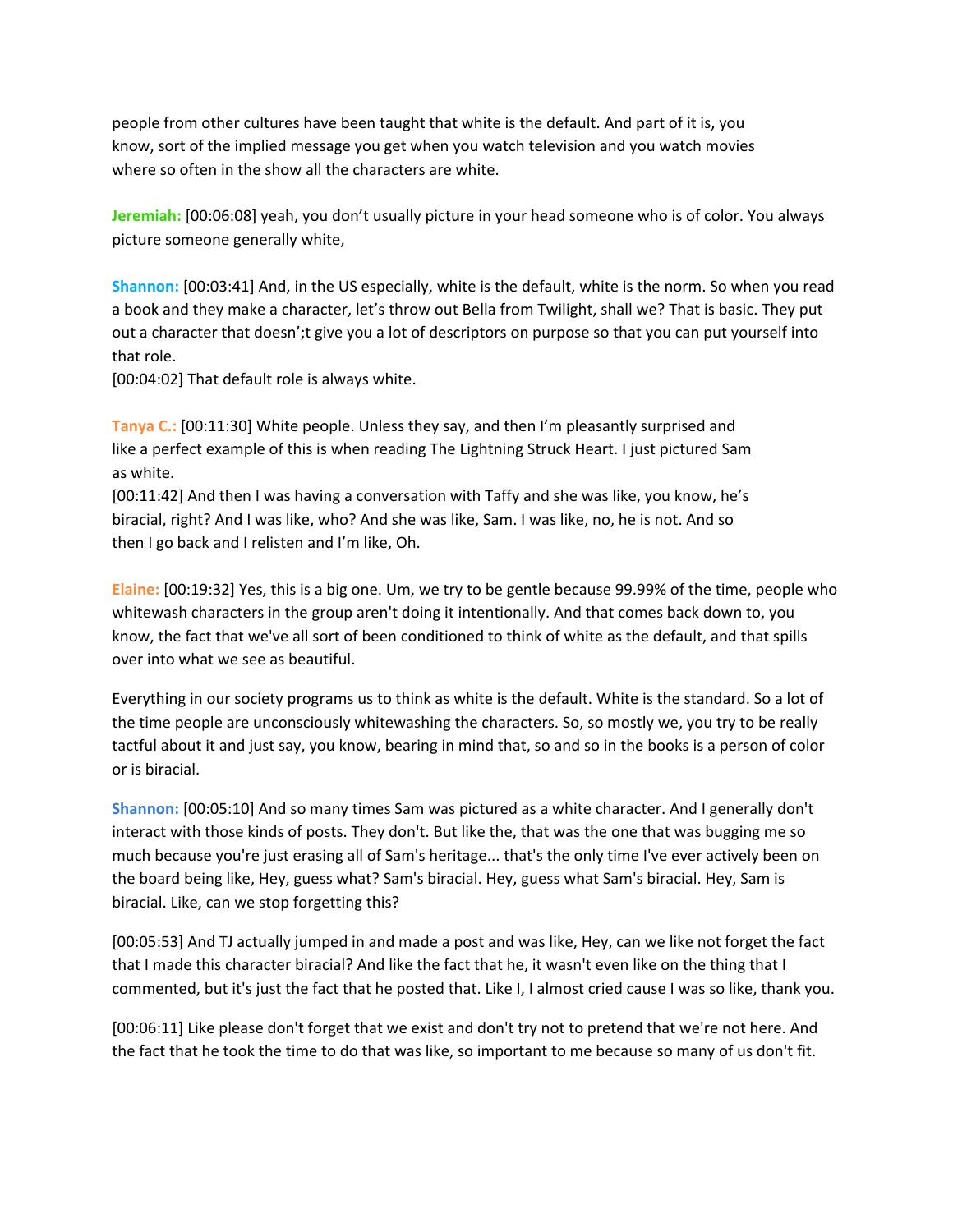**Kirt: Strife within the industry is nothing new, between publishers and readers, readers and readers, authors and readers, authors and authors. It happens over, and over, and over again. The start of** 2020 was no different unfortunately, and it won't be perfect unless we try to do better and work to **understand each other a little more.**

**Dee:** [00:13:54] So that's sad to hear because again, with there's so much discrimination between, in between, like within the romance group, Oh no, you write, m/m, no, you write Omegaverse. Everyone, there's something for everyone. You know, you don't have to bash what I like or what I want to write.

[00:14:13] It's romance. As long as it's romance, you know, somewhere in down the line, don't, don't nitpick. And that's, you know, it shouldn't happen.

**Kirt: Let's hope that we're all a little more accepting in the future. Speaking of the future...**

**Kirt:** So without spoiling anything, will we see more people of color as main characters in your books in the future?

**TJ:** [00:02:43] Yes. There is specifically in, um, uh, The Tremendous Death of Wallace Price um, my next adult book from Tor that comes out next year *(Allow me to interrupt for just a second to let you know* that right before this podcast went live, TJ announced that the book he's describing will now be titled *Under the Whispering Door)*, the, the, there's two main characters and the love interest, the other main character is a black man. Um, my third adult book from Tor is In the Lives of Puppets, and the main character in that is biracial and is a person with autism.

And, um, The Extraordinaries, House in the Cerulean Sea, have major side characters who are people of color. The Extraordinaries 2 introduces a Latinx drag queen. There is a, in The Extraordinaries 3, I have plans that I can't quite get into at this point, but yes, there will be something for everyone, I like to think, because again, we have to have that kind of representation in books because that's how the world is. We're not, we're not all the same. We don't all look alike, and that's important that it stays that way.

Kirt: And while we wait for more TJ books to be released Jeremiah and Shannon have ideas on how to try to seek out more diverse reads. You can even just ask the Klunatics if you want recommendations, **they have a lot, A LOT.**

**Jeremiah:** [00:22:33] I guess if we're going to go more into like advice on how to actually help readers kind of authentically diversify their reading experiences, like what I will say is at the same time it's best to try to talk to people in different cultures, like, listen to their stories, be it verbal or written because you can't really fully appreciate like someone's else's experiences, unless you have some kind of form of frame of reference for it.

**Shannon:** Okay. So as far as readers go, branch out, don't just follow the same four people.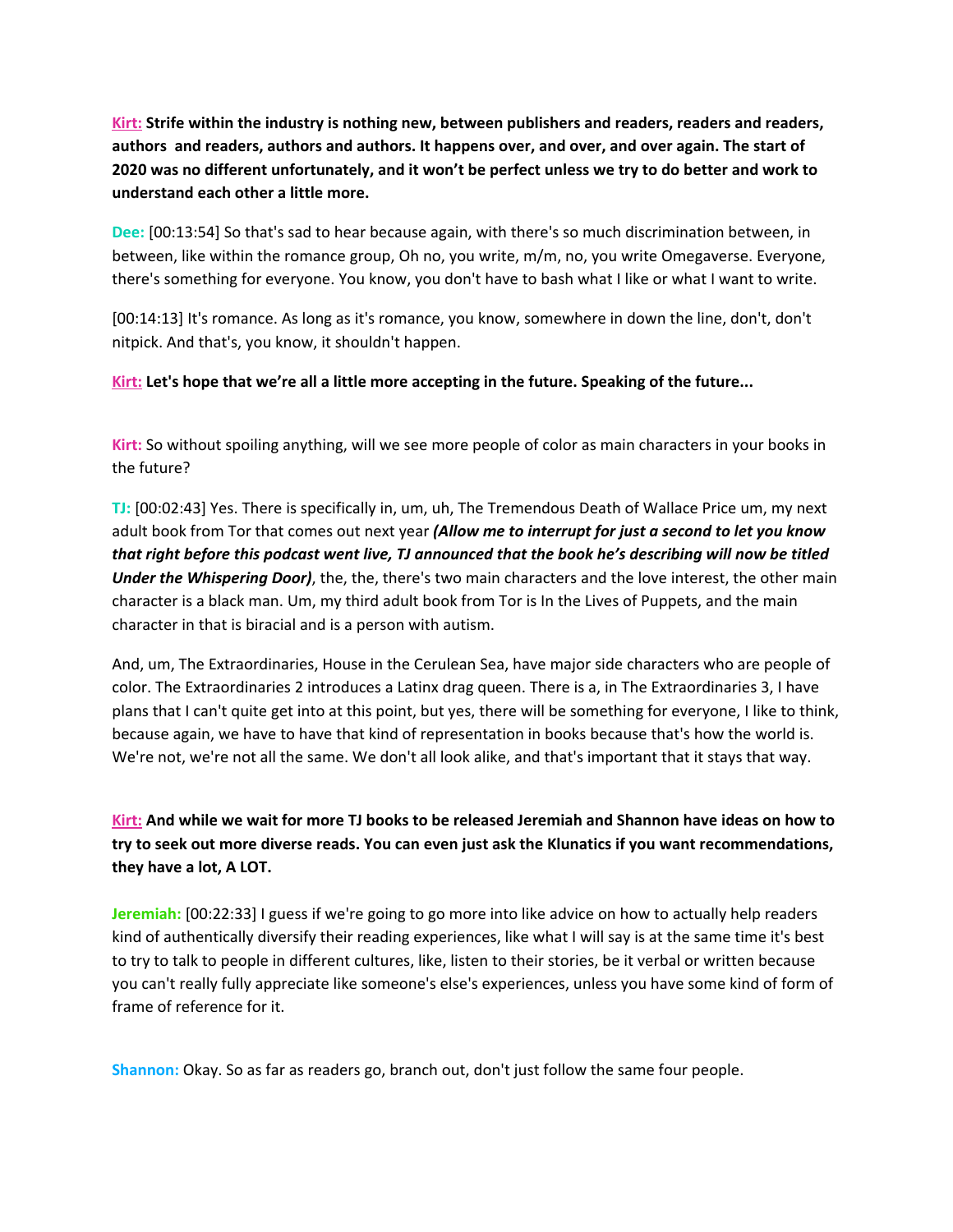[00:04:30] I mean, I know that you have your loves and that's great, but try out different books and try out, um, own voice authors. Um, especially for m/m readers go towards books that are written by actual men. Um, when it comes to having, uh, different diversity in your characters, go with some diverse authors, just branch out.

**Kirt:** [00:05:43] That if you're sitting and listening and thinking like, Oh, I can't think of the last time I read a book by a black author. Well, Amazon's not going to show you books by black authors if you're not already reading them.

[00:05:55] So you have to make a choice to do that.

**Shannon:** [00:05:59] And it's so important that you do because you're going to find some amazing work out there when you take the time and effort to put into it, and that's all. That's really what it is, it's just put a little bit of effort in.

**Kirt:** [00:06:13] Yeah, and it's not like, it's not like you better do this for your own good.

[00:06:16] It's like, no, no, no, no. There's really great work out there that you're not experiencing. Like this is for your own, your own benefit. Like you will enjoy this.

**Shannon:** I'm not saying you're going to love everything that you stumble upon, but there's some amazing voices out there that you're not even giving a chance. Because again, Amazon's algorithms aren't even suggesting them because it's not something that you've tuned into. Don't just let Amazon continue to choose the next thing that you read.

[00:08:32] Don't just click on the recommended by you. Actively seek out other authors. Get outside of your comfort zone. Um. And listen. That's it. That's really all. It all goes back down to actually listening to people of color

**Kirt:** [00:09:39] Yeah. Obviously I have nothing to add to that.

[00:09:45] Uh, just a white guy doing an episode about diversity.

**Shannon:** [00:09:54] Doing it so well.

#### **Conclusion**

**Kirt: Well, guys, we did it! We solved racism! Woo hoo!**

No, just kidding, Obviously this is the just the beginning of a conversation that must continue. It's a conversation that can be had in podcasts, yes, but it should also be had in families and friend groups **and neighborhoods all around the world. And white people, you should** *not* **be doing most of the talking.**